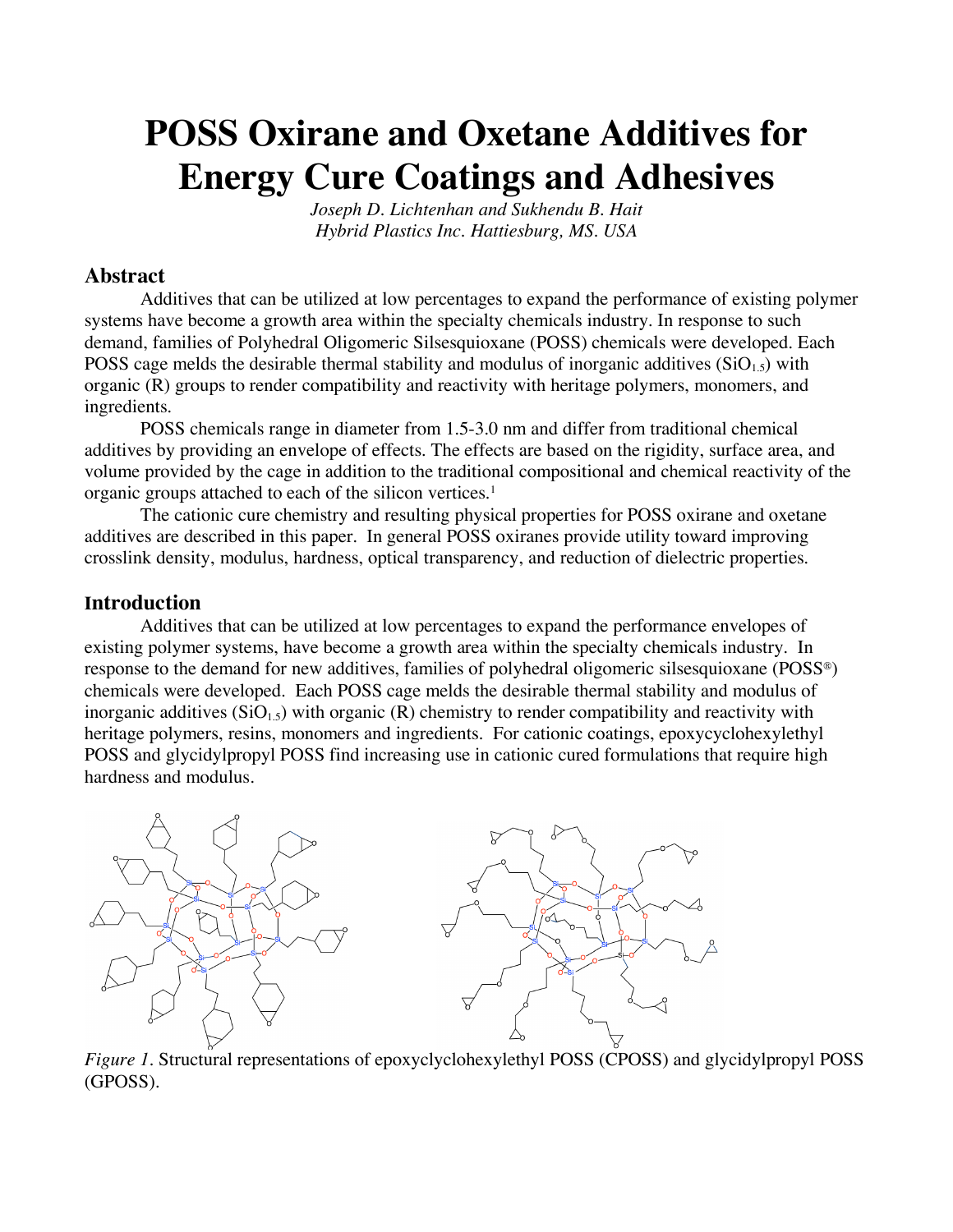Representative structures for oxirane POSS are shown in Figure 1. While dodecameric cage sizes are shown, the interior  $SiO<sub>1.5</sub>$  cage sizes vary from octamer, decamer, and dodecamer. The utilization of a cage size distribution renders a melting point depression that allows these additives to exist as clear, low viscosity liquids. Both of these oxirane POSS additive molecules are highly miscible with nearly all conventional coating resins, oligomers and monomers. They are also soluble in solvents, and are routinely characterized by GPC, HPLC, NMR. A summary of their inherent physical properties, toxicology, and regulatory information has been tabulated in Table 1.

|                         | <b>Epoxycyclohexylethyl POSS</b>  | <b>Glycidylpropyl POSS</b>      |
|-------------------------|-----------------------------------|---------------------------------|
| <b>Appearance</b>       | Clear colorless liquid            | Clear, pale yellow, liquid      |
| <b>Composition</b>      | $(C_8H_{13}O)_{n}(SiO_{1.5})_{n}$ | $(C_6H_{11}O_2)_n(SiO_{1.5})_n$ |
| <b>Formula Weight</b>   | 1418.20                           | 1337.88                         |
| <b>Viscosity</b>        | 500 poise @ 60 °C                 | 48 poise @ 25 °C                |
| <b>Density</b>          | $1.24$ g/ml                       | $1.25$ g/ml                     |
| <b>Refractive Index</b> | 1.52                              | 1.51                            |
| <b>UV</b> Sorption      | 200-300 nm                        | 200-300 nm                      |
| <b>EEW</b>              | 177                               | 167                             |
| <b>CASRN</b>            | 1213770-19-4                      | 68611-45-0                      |
| <b>Oral Toxicity</b>    | Category IV, $LD_{50} > 5g/kg$    | Category IV, $LD_{50} > 5g/kg$  |
| <b>Skin Contact</b>     | Non-irritant                      | Non-irritant                    |
| <b>AMES</b>             | Non-mutagenic                     | Non-mutagenic                   |
| <b>OEDC 471</b>         | Non-mutagenic                     | Non-mutagenic                   |

*Table 1.* Physical, Chemical, and Safety Properties of POSS Oxiranes.

POSS chemicals differ from traditional chemical additives by providing an envelope of effects in coatings. The envelope of effects are based on the composition, rigidity, surface area, volume, and chemical reactivity of the POSS additive.

## **Unique Attributes of Oxirane POSS that Lead to Enhanced Coatings** *Attribute 1.*

The modulus of the POSS cage is unique and rigid at 11.7 GPa. 2 The silicon-oxygen core is also mechanically<sup>3</sup> and thermally durable<sup>4</sup>. In formulatory work, the addition of POSS additives can impart stiffness (modulus) and hardness. Thus, it is often the recommended to formulate POSS with flexible comonomers/oligomers to counter any undesirable modulus build.

#### *Attribute 2.*

The crosslinking capability of these additives leads to rapid gelation and increased modulus and hardness. When high degrees of cure-conversion are achieved the glass transition will also increase. However when lower degrees of conversion are reached any nonreacted arms on the POSS cages can serve as internal plasticizers. Local plasticization and depression of glass transition can result from nonreacted arms on the cage. POSS cages do not provide the same level of hardness as wholly inorganic additives. However, they can be utilized synergistically with fillers to impart additional hardness, reinforcement, and durability.<sup>5</sup>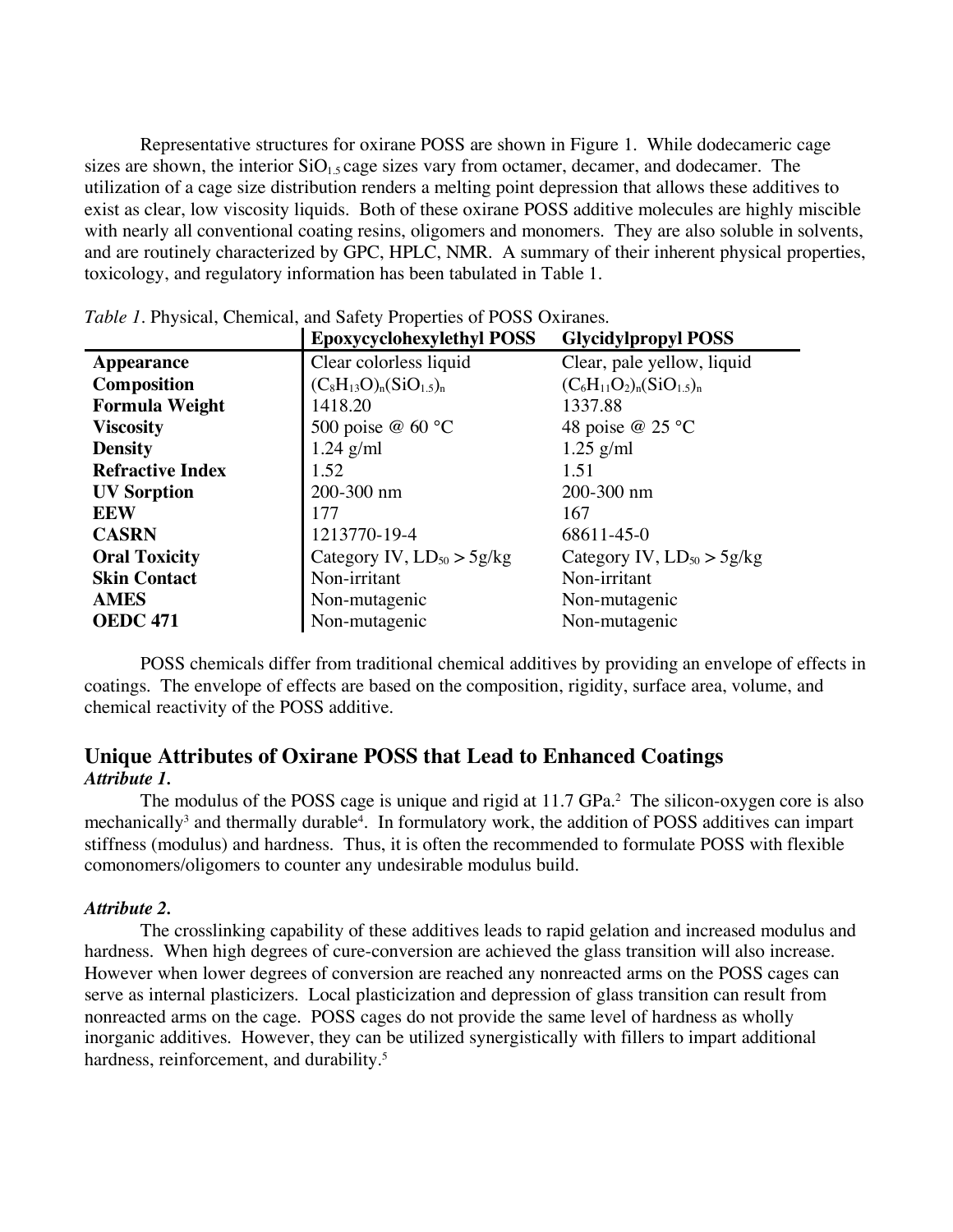#### *Attribute 3.*

The rigid central cage core in combination with the long reactive external arms renders external molecular diameters in the range of 1.5-3.0 nm. These large diameters enable POSS additives to provide surface area control and extensive contact with other ingredients in a formulation. In this respect POSS additives often serve as compatibilizers between ingredients and dissimilar formulation components.<sup>6</sup>

#### *Attribute 4.*

The large diameter of POSS enables these additives to provide volume control inside of formulations. When well dispersed into amorphous polymers, POSS additives reside in the amorphous region of the polymer and tend to increase the spacing between polymer chains. The increased volume provides improved rheological properties<sup>7</sup> (a diluent-like effect) and the volume control also results in modest improvements of toughness and impact properties<sup>8</sup>. Additionally, when associated to filler and ingredient surfaces, POSS cages improve their dispersion and effectiveness. 9

#### *Attribute 5.*

Finally, the hybrid organic-inorganic composition of POSS enables formulations containing it to undergo surface glassification. Surface oxidation is common in many processes as a method to provide enhanced adhesion, bonding, and printability. The methods include: oxygen plasma etching, corona treatment, short wavelength UV, ozone, and flame treatment. For POSS and from a chemistry perspective, the oxidation process involves the removal of organic groups from the cage and subsequent fusing of the cages together (similar to sintering) to form a low density surface glass layer. The resulting surface glass layer is nanoscopically thin and while not abrasion resistant, it does improve harness, scuff and mar resistance. The surface glassification of POSS can also serve as an ideal bondable tie layer between coatings.10

#### **Experimental**

#### *Materials and Methods*

All component weights are based on final resin weight. The POSS monomers (epoxycyclohexylethyl POSS EP0408 (A), and glycidylpropyl POSS EP0409 (B)) were provided by Hybrid Plastics Inc. and used as received. The oxetane monomers 3-ethyl-3-oxetanemethanol S-101, and 3-ethyl-3-[[(3-ethyloxetane-3-yl)methoxy]methyl]oxetane S-221 and the photoinitiator which was a mixed type triarylsulfonium hexafluoroantimonate salts ((thiodi-4,1-phenylene)-bis-(diphenylbis)(OC-6,11)hexafluoroantimonate, and diphenyl[4-(phenylthio)phenyl]sulfonium hexafluoroantimonate) Syna 6976 were purchased from Synasia and used as received. The 20 nm silica (MEK-ST-U) was purchased from Nissan Chemical Co and used as received.

To prepare a coating solution for UV application, 0.06% (w/w) of the photoinitiator was added to each POSS or POSS oxetane formulation. The mixture was stirred and allowed to stand 12 hours under dark conditions prior to exposure to UV. Cationic cure was carried out by a 3 second exposure at a 5 cm distance from a Fusion D bulb (300 WPI) controlled by a Fusion P300 System. Pencil hardness measurements were carried out according to the ASTM D3363 protocol.

#### **Results**

As energy cured oxirane systems continue to undergo development and commercial adoption, formulators are increasingly utilizing oxetanes in combination with oxiranes as a means to tailor properties. Oxetane cure also utilizes a cationic mechanism as they possess ring strain and are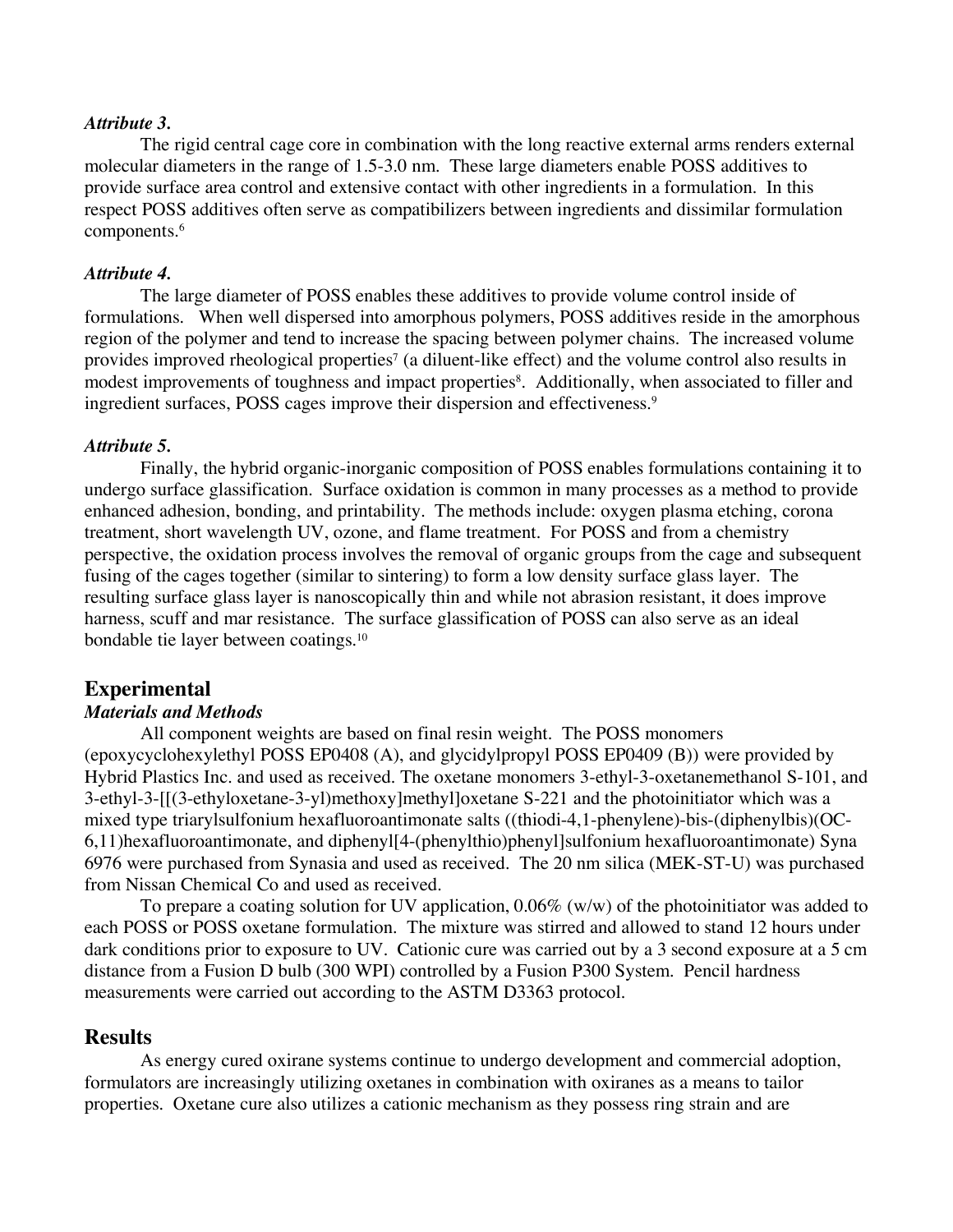structurally similar to epoxy (oxirane) groups. To facilitate formulation of cationic cure coatings, concentrates of CPOSS and GPOSS were formulated with two common mono-oxetane and bis-oxetane monomers (Figure 2).



*Figure 2*. Mono- and bis-oxetanes formulated with POSS oxiranes.

Plaques of 2-3 mm thickness were cured to demonstrate both the depth of cure and optical transparency of each formulation. All the resulting plaques were optically clear. As expected, the speed to reach non-tackiness was fastest for formulations containing the CPOSS. Especially fast cure was observed for the  $25\%$  CPOSS + 75% bis-oxetane formulation<sup>26</sup> and this was followed closely by the 50% CPOSS + 50% mono-oxetane formulation.<sup>27</sup> This finding was not surprising as the cycloaliphatic oxiranes are well known to quickly undergo cationic polymerization. The difunctional nature of the bisoxetane is also well disposed to crosslinking as is the polyfunctional CPOSS.

The basic physical characteristics of the uncured formulations and postcured plaques are presented in Table 2. Interestingly the incorporation of CPOSS resulted in films with a high hardness level. Formulations using the mono-oxetane coagent also provided increased adhesion and flexibility relative to the bis-oxetane in combination with CPOSS. This finding is not surprising given the presence of a hydroxyl group on the mono-oxetane.

| <b>Composition</b>                 | <b>Viscosity</b><br>@25 $\degree$ C | Pencil<br><b>Hardness</b> | <b>Film Characteristics</b>       |  |
|------------------------------------|-------------------------------------|---------------------------|-----------------------------------|--|
| $50\%$ CPOSS + $50\%$ mono-oxetane | $462$ mPa-s                         | 7 H                       | Clear, adhesive, flexible         |  |
| $25\%$ CPOSS + 75% bis-oxetane     | $51$ Pa-s                           | 7H                        | Clear, reduced flexibility        |  |
| $50\%$ GPOSS + 50% mono-oxetane    | $166$ mPa-s                         | B                         | Clear, adhesive, high flexibility |  |
| $75\%$ GPOSS + 25% bis-oxetane     | $816$ mPa-s                         | 9H                        | Clear, reduced flexibility        |  |
| <b>100% CPOSS</b>                  | *Table 1                            | 9H                        | Clear, nonadhesive, brittle       |  |
| 100% GPOSS                         | $4.8$ Pa-s                          | 9H                        | Clear, nonadhesive, modest flex   |  |

*Table 2.* Rheological and physical properties of POSS oxirane and oxetane concentrates.

For formulations containing GPOSS, incorporation of the bis-oxetane coagent resulted in faster cure than formulations containing the mono-oxetane. Interestingly, the  $50\%$  GPOSS +  $50\%$  monooxetane<sup>28</sup> and  $75\%$  GPOSS +  $25\%$  bis-oxetane<sup>29</sup> films are in stark contrast to each other relative to hardness. The GPOSS + 50% mono-oxetane blend resulted in an adhesive, soft and highly flexible clear plaque, while the 75% GPOSS + 25% bis-oxetane film exhibited 9H level hardness and modest flexibility. A lower degree of network development in the 50% GPOSS + 50% mono-oxetane formulation is a logical explanation for this difference in physical properties.

It is evident from the range of viscosities and cured film properties that oxetane-oxirane POSS concentrates can provide a convenient starting point for use in formulation and design of optical clear hard coatings. Further, inclusion of the oxetane component also provides a convenient means for adjustment of flexural properties.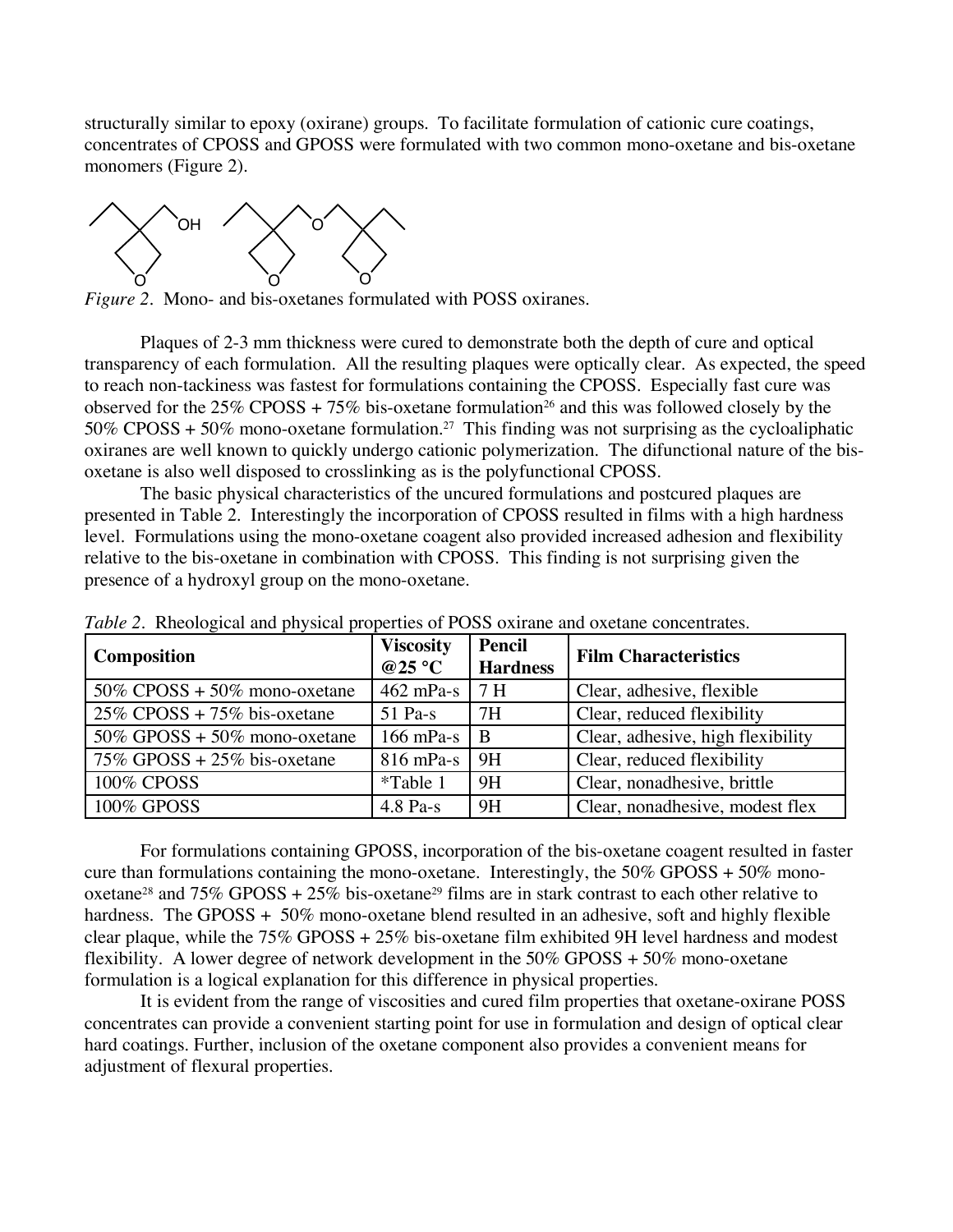#### *Nonreactive Blending and Rheological Effects in Nanosilica Dispersion*

Having established the propensity of POSS oxiranes toward cationic cure, the ability of the oxirane to associate with the surface of nanosilica was investigated. In all cases formulations of POSS oxirane and oxetane-oxirane POSS were able to render clear dispersions with 20 nm silica at loading levels of 30 wt.% silica (Figure 3). These dispersions also show long 1-yr or longer shelf-life stability against settling. Nanosilica in combination with GPOSS can be viewed as two reinforcing agents in one and can be considered a tool toward the formulation of hard and durable coatings.<sup>11</sup> Such formulations are also amenable to surface glassification thereby provide *in situ* hard coatings that are also suitable as bondable tie layers.12



*Figure 3. A 30 wt.% nanosilica (20 nm) dispersion in GPOSS.* 

The dispersion effect of oxirane POSS can also be utilized synergistically with particles and ingredients that have been surface modified with organosilane coupling agents.13 The advantage of this synergistic approach is that it does not require changing from heritage coupling agents as surface modifiers on fillers yet offers extension of the performance levels through use of POSS as a dispersion agent and interfacial tie-layer.

Unique rheological synergies were also realized when using the GPOSS as dispersion agent for fumed silica. For example, when equal parts of glycidylpropyl POSS and diglycidylether bisphenol-A (DGEBA) were mixed with 5 wt.% of fumed silica, a rheological synergy resulted (blue trace) (Figure 4). The synergistic combination revealed a drastically reduced viscosity  $($   $\sim$  10x lower) relative to the individual component viscosities also containing 5 wt.% fumed silica, diglycidyl bisphenol-A (red trace), and 5 wt.% silica in GPOSS (gray trace). The synergy observed for the tertiary mixture (blue trace) is believed to arise from the ability of GPOSS to associate to the surface of the silica particles and provide volume around the particles while also rendering it more compatible with the DGEBA resin. Such viscometric enhancements can enable the manufacturability of highly solid-loaded formulations (without the use of a solvent, or oils which degrade physical properties).<sup>14</sup>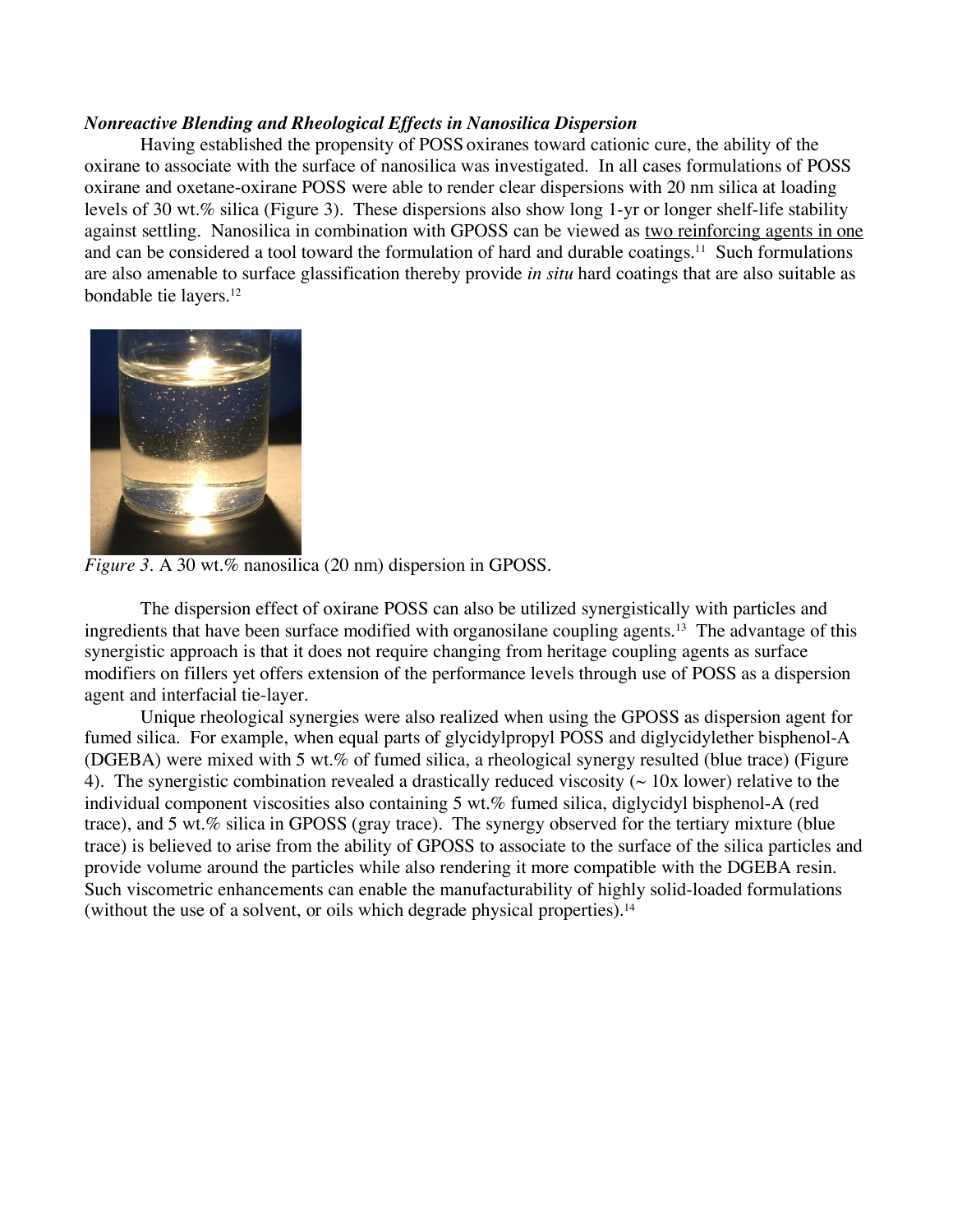

*Figure 4.* Viscosity vs shear rate of a 5 wt.% fumed silica dispersed in DGEBA resin (red), and in GPOSS (grey), and a 50/50 mixture of DGEBA/GPOSS (blue) trace.

#### **Discussion**

#### *Oxirane POSS and Cationic Cure*

UV-curable oxirane coatings are being utilized in an increasing number of commercial applications because of their enhanced solvent resistance and mechanical integrity relative to acrylic chemistry. Oxirane coating chemistry is also expanding into photo-definable polymers which are widely utilized in MEMS, microfluidic devices, imprinting, and microelectronics. Within the oxirane family of resins, cycloaliphatic systems are more reactive than glycidyl chemistries. However, the polyfunctionality of additives like the GPOSS provides a new tool toward fast-cure glycidyl formulations.

As with acrylates, oxirane oligomers have traditionally demonstrated a deficiency in achieving complete cure. Subsequently, the ability to achieve optimal moduli, hardness, and toughness has been somewhat limited. However, the incorporation of polyfunctional oxirane POSS can provide the ability to achieve higher degrees of network formation and enhancements that are not achievable with other additive technologies.

A detailed study regarding the cationic homopolymerization of the GPOSS and CPOSS has been reported in the literature. This earlier work was focused on the development of high temperature low dielectric patternable coatings.<sup>22</sup> In that study, each POSS was dissolved in toluene with Darocur® ITX (0.5 mol % relative to epoxy group) and 2 mol % of Irgacure® 250 as photoinitiators (Figure 5). The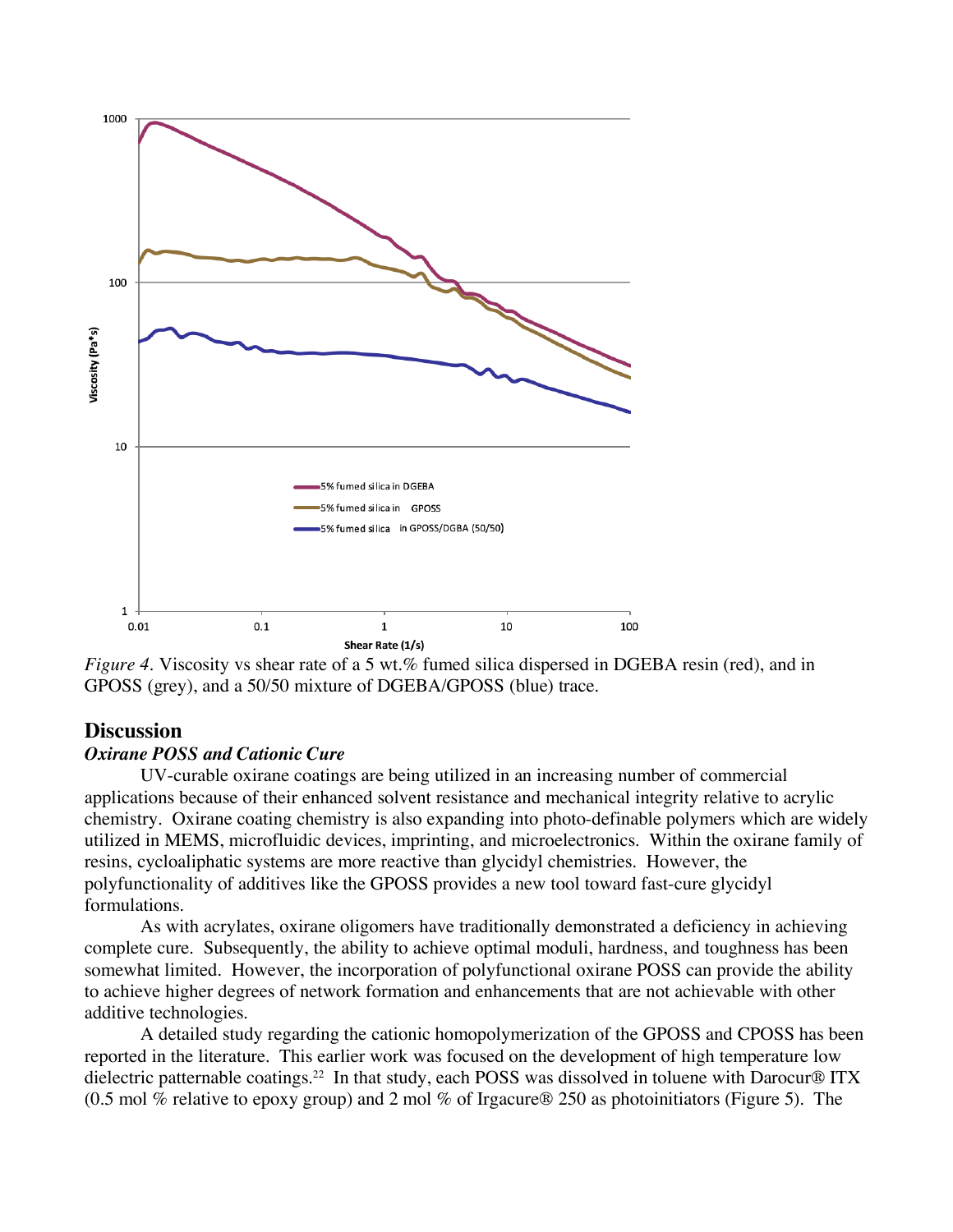formulations were spin coated, imprinted, and cured using a broadband mercury lamp emitting from 350 nm to 410 nm using an EVG770 NIL stepper. The power density of the lamp was 11 mW/ cm<sup>2</sup> at the coating surface.



Darocur ITX Irgacure 250 *Figure 5.* Darocur ITX sensitizer and Irgacure 250 initiator.

The resulting homopolymer coating that utilized CPOSS showed superior imprinting capability presumably because of its inherent adhesive characteristics. Both GPOSS and CPOSS showed 80 % oxirane cure conversion with a 3% degree of shrinkage. The dielectric constant for the CPOSS coating was 3.2 while that with the GPOSS was 3.0. Differences in the dielectric values were attributed to the differences in the alkyl spacer link between the cage and oxirane. It was assumed the longer spacer reduced the dielectric value by increasing the volume between the cages. As might be expected, the resulting homopolymer films did not show a  $T<sub>g</sub>$ , due to the tightly crosslinked network. Upon heating to 200 °C (post-bake), a 5% maximal weight loss at 393 °C was observed. Therefore a high degree of thermal stability was achieved through the use of the POSS additive.

There is also a desire for development of photo definable epoxy polymers with inorganic characteristics that can provide durability toward chemical etching and mechanical processing such as pattern transfer, pattern filling, and polishing. To demonstrate the ability of CPOSS to meet this need it was dissolved in mesitylene (at 40 % and 60 % concentrations), and an iodonium photo-acid generator  $(1 \text{ wt. %})$  and sensitizer  $(0.33 \text{ wt. %})$  relative to POSS were utilized to affect cationic cure. After spin coating and solvent removal, the photosensitive formulations were cured using a 250 mJ/cm2 UV source with exposures at (350 - 380 nm) from a 1 kW Hg-Xe lamp. Post-exposure bakes were conducted at 205 °C and 240 °C for 1 hour.<sup>23</sup> The literature findings presented in Table 3 provide the mechanical and contrast properties of the CPOSS homopolymer hard coat in comparison to the commonly used EPON® SU8 novalac epoxy photoresist.

|                               | <b>Modulus (GPa)</b> | <b>Hardness</b><br>(GPa) | <b>Contrast Value</b> |
|-------------------------------|----------------------|--------------------------|-----------------------|
| CPOSS post-bake $@$ 205 °C    | 5.3                  | 0.64                     |                       |
| CPOSS post-bake $@240 °C$     | 4.1                  | 0.41                     |                       |
| <b>EPON SU8</b> (comparative) | 4.02                 | 0.294                    | $0.7 - 3.6$           |

*Table 3.* Mechanical and Contrast Properties of CPOSS Homopolymer and SU8.

After post bake at 205 °C, the CPOSS homopolymer films provided a modulus that was 31% higher than that of the SU-8 film, which was also post-baked. Surprisingly, after a 240 °C post-bake, the CPOSS homopolymer film revealed a decreased modulus, that was attributed to degradation of crosslinks above 205 °C. The properties of SU8 are known to vary with processing conditions, $24$ therefore, only relative comparisons of data can be made between the CPOSS homopolymer and SU8.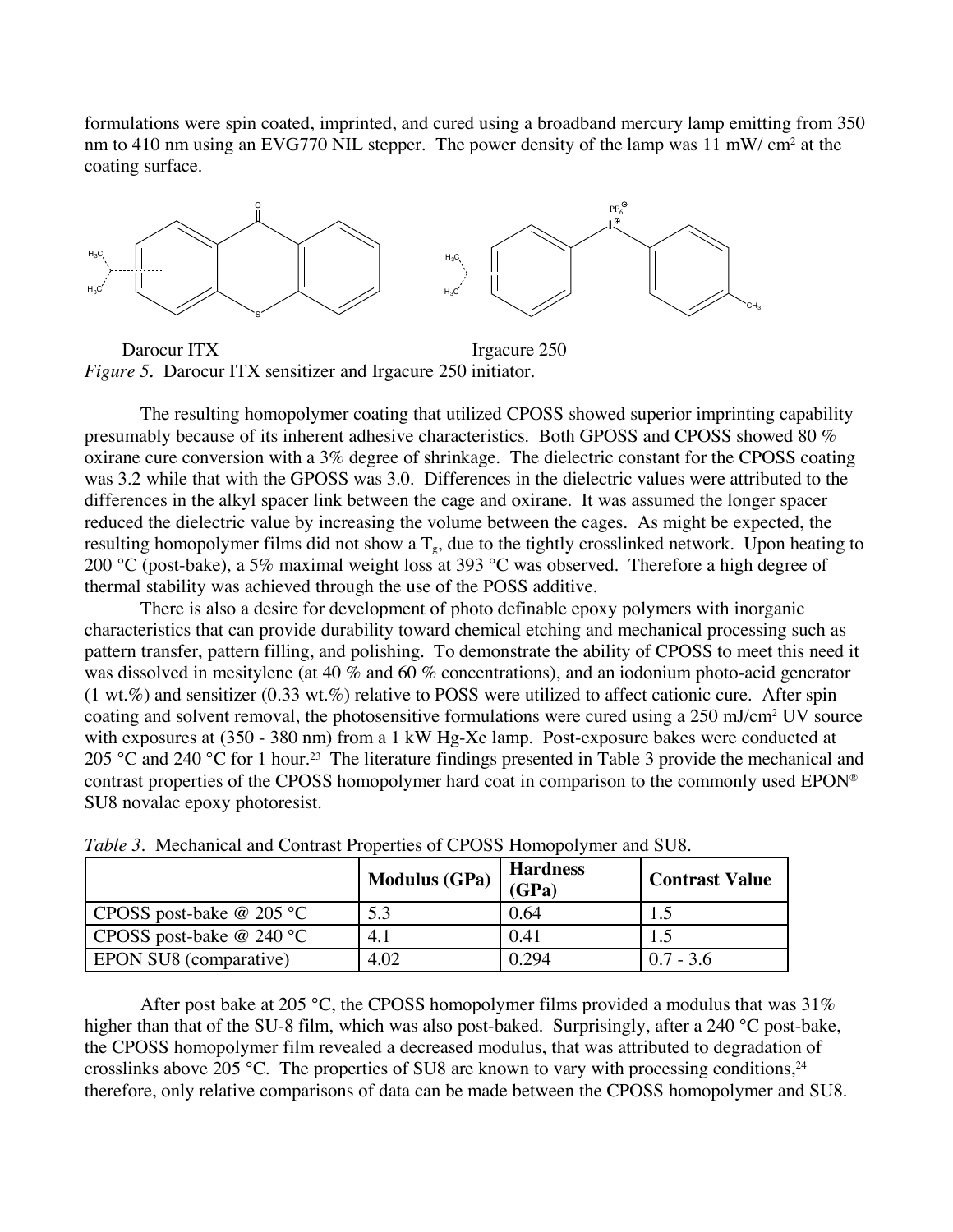However, the cationicaly cured CPOSS homopolymer clearly possesses many of the same desirable characteristics including photo-definability.

The same authors report the chemical resistance of cured CPOSS films to be outstanding relative to organic systems. For example, only hydrogen fluoride (HF) exposure caused the CPOSS films to degrade and undergo delamination. The average dissolution rate for CPOSS homopolymer films was measured to be 6.7 nm/min upon submersion in aggressive systems such as isopropanol, acetone, mesitylene, propylene glycol methyl ether acetate, 2-hexanone, hot 3 M sulfuric acid, peroxydisulfuric acid, and phosphoric/acetic/nitric acid. The chemical robustness of the CPOSS homopolymer was attributed to the silicon-oxygen cage core.

Furthermore, oxygen plasma etch rates for the CPOSS homopolymer films are very low relative to wholly organic films. The low etch rate is attributed to the oxidation of organics from the cage core followed by fusion of the Si-O cores into an inert  $SiO<sub>2</sub>$  layer.

In a related work, CPOSS was utilized as a negative photoresist hard mask. CPOSS offers the advantage of being a single component resist for which the precise cage structure can aid in pattern resolution and retainment during post-processing steps. To demonstrate this capability, CPOSS was dissolved at 50 - 60 wt.% levels in propylene glycol methyl ether acetate (PGMEA) and 2 - 4 wt.% of the photoacid Irgacure 261 was added as a UV cure catalyst (Figure 6).25



*Figure 6.* Irgacure 261.

After deposition, the coating was soft baked at 65 °C, and the film was patterned and cured using interfering (532 nm, Nd:YVO<sub>4</sub>) laser beams to fabricate 2D and 3D patterns. The SEM images of 2D and 3D films suggested that CPOSS had a photosensitivity similar to SU8. The structural integrity of the 2D patterned cylinders from CPOSS were examined relative to their volume, weight, and structural changes after calcining (glassification) in air. The high thermal stability of the cured CPOSS resist was exemplified by the less than 10 wt.% change in density between the 25 °C and 400 °C processing temperatures (Table 4).

| Calcining<br><b>Temperature</b> | <b>Residual</b><br>Weight % | <b>Relative</b><br>Volume % | <b>Relative</b><br>Density (g/mL) |
|---------------------------------|-----------------------------|-----------------------------|-----------------------------------|
| $25^{\circ}$ C                  | 100                         | 100                         | 1.0                               |
| 400 °C                          | 72                          | $63 - 67$                   | 11                                |
| 500 °C                          | 51                          | $30 - 35$                   | $1.5 - 1.7$                       |
| 600 °C                          | 32                          | $16 - 18$                   | $1.8 - 2.0$                       |

*Table 4.* Effects of Calcining Temperature on CPOSS Homopolymer.

Finally, the authors reported that the 2D and 3D printed patterns were maintained after calcining for 1 hour at 400 °C. They also reported that structural integrity was sufficiently high to enable backfilling of the printed patterns using silanes deposited by CVD at 325 °C. This opens the prospect of